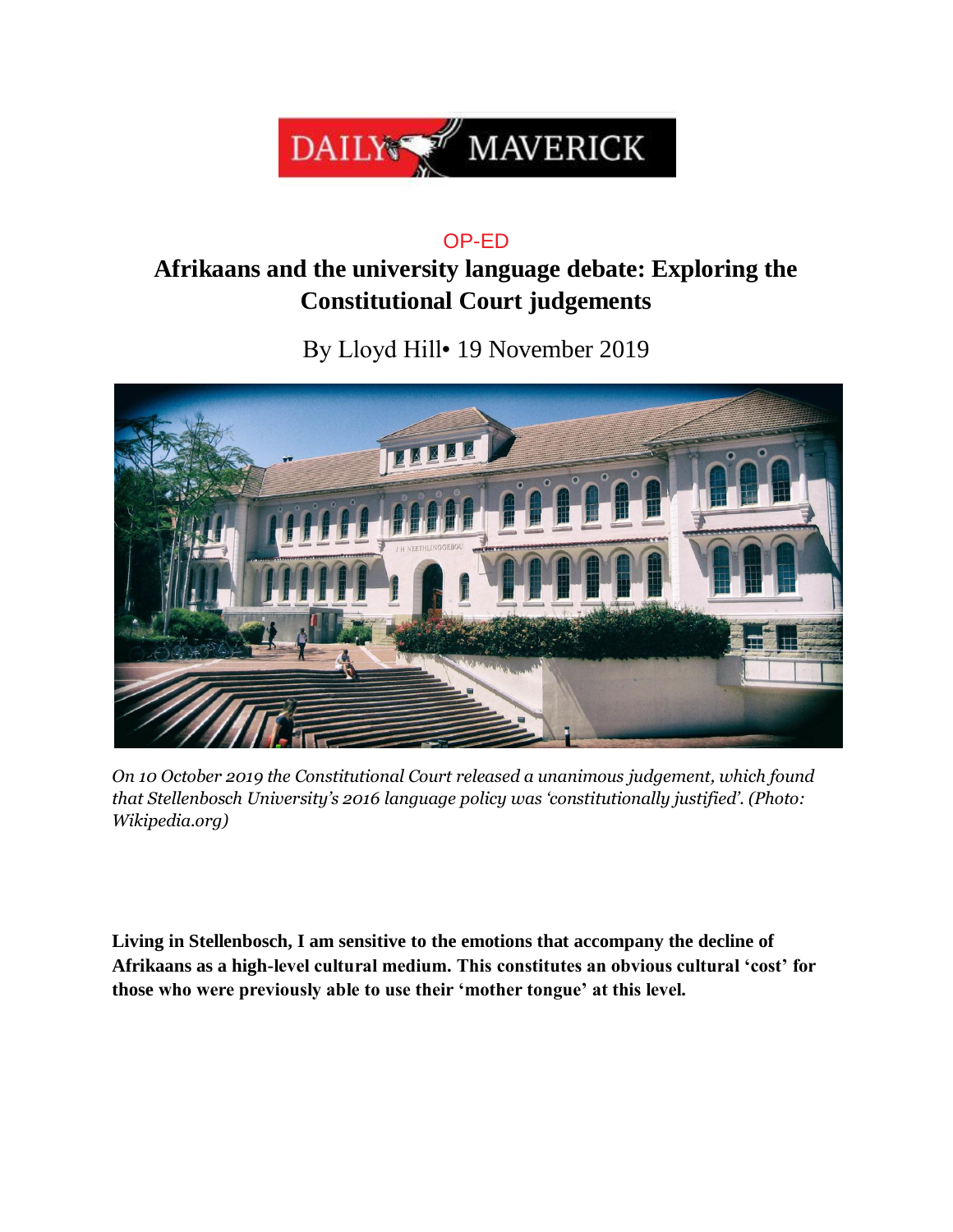## **Part 1**

Two recent Constitutional Court cases have qualified the constitutional right to "language choice" at public educational institutions and concluded a three-year period of language policy litigation at historically Afrikaans universities. On 10 October 2019, the Constitutional Court released a unanimous judgement, which found that Stellenbosch University's 2016 language policy was "constitutionally justified".

The court dismissed the case presented by an Afrikaans interest group called Gelyke Kanse (Equal Opportunities), which had sought to appeal against an earlier judgement by the Cape High Court. Gelyke Kanse argued that the 2016 policy deprived Afrikaans speakers of the right to mother-tongue education and called for the reinstatement of the University's 2014 policy, which had granted equal status to English and Afrikaans as languages of learning and teaching. This judgement comes less than two years after a related ruling involving the University of the Free State (UFS). AfriForum had challenged the University's revised language policy, which had made English the primary medium of undergraduate instruction. In December 2017 the Constitutional Court dismissed AfriForum's application for leave to appeal against an earlier judgement by the Supreme Court of Appeal.

In this, the first of two articles, I explore these judgements and the recent higher education context that produced them: the post-2015 context of student protests and financial duress. The second article will show how these two judgements cap a longer-running trend at historically Afrikaans universities. The legal debate pivots around Section 29.2 in our Bill of Rights, which qualifies the right to choose an official language at public educational institutions in terms of what is "reasonably practicable".

This constitutional right is specifically qualified in terms of three criteria: equity; practicability and "the need to redress the results of past racially discriminatory laws and practices". In both cases, the Constitutional Court argues that "reasonably practicable" involves "both a factual and normative (constitutional) element." I am not a specialist in the field of constitutional law, and for this reason, my analysis sidesteps legal debates on whether the new university language policies are "reasonably practicable" and on the extent to which the two universities offered "appropriate justification" for their decisions.

I am, however, very interested in the "factual" or contextual aspects. My sociological analysis will show that the overarching constitutional qualification of language rights in terms of what is "reasonably practicable", is consistent with medium to long-term empirical trends in our university system.

Both Constitutional Court cases saw historically Afrikaans universities successfully defending decisions to reduce the status of Afrikaans, in the face of legal challenges brought by Afrikaans language interest groups. While there are broad similarities between the two university contexts, the sensitive and complex nature of the language debate (overwhelmingly manifested in the Afrikaans press as the *taaldebat*) is suggested by the fact that these two cases produced five separate judgements.

The UFS case produced a split between a majority judgement (written by Chief Justice Mogoeng) and a minority judgement (written by Justice Froneman). While the Stellenbosch case produced a consensus judgement (written by Justice Cameron), it was accompanied by two "concurring" judgements (penned by Justices Mogoeng and Froneman respectively). Justice Edwin Cameron is the only one concurring with all three judgements in the Stellenbosch case. It is necessary to situate the two Constitutional Court cases within the recent context of the 2015/6 student protests that rocked South African institutions of higher learning. In March 2015,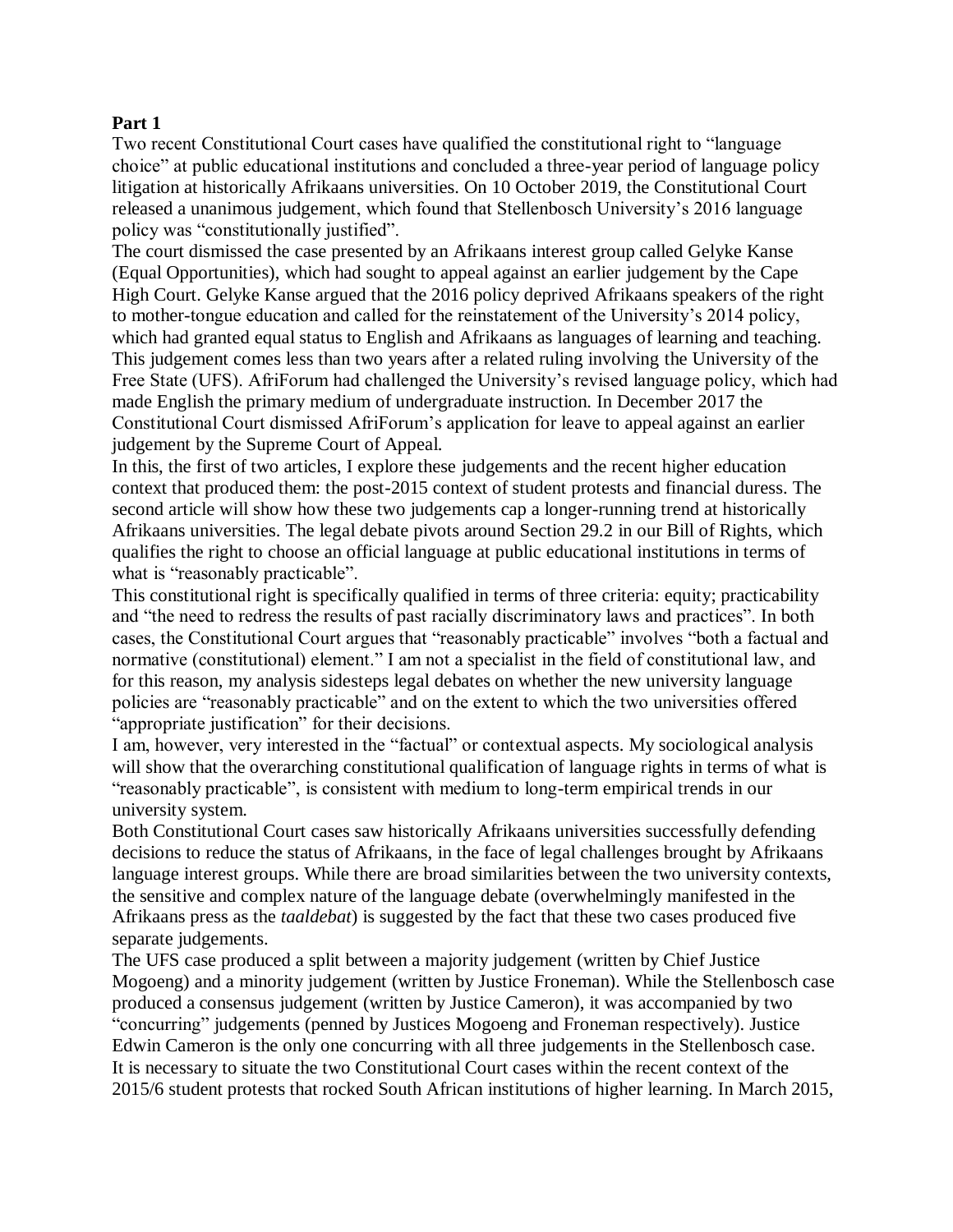a student movement called Rhodes Must Fall (#RhodesMustFall) was formed at the University of Cape Town, and this inspired numerous "Fallist" movements at other universities – including a mass sector-wide campaign against student fee increases (#FeesMustFall).

A subset of these movements emerged at historically Afrikaans universities, where Afrikaans as an undergraduate medium of instruction became a target of protest. This process began in Stellenbosch, with the creation of a predominantly black student movement called Open Stellenbosch. The [Open Stellenbosch Collective](https://www.dailymaverick.co.za/article/2015-04-28-op-ed-open-stellenbosch-tackling-language-and-exclusion-at-stellenbosch-university/) argued that black students at Stellenbosch felt both culturally isolated and academically disadvantaged. Within a year the mainly parallel medium language policies at other historically Afrikaans universities became the subject of similar protests.

During 2016 – the second year of the protests – all of the affected historically Afrikaans universities began to revise their language policies and this process was contested by Afrikaans interest groups. The ensuing litigation involved four universities: Unisa; the University of Pretoria; the University of the Free State (UFS); and Stellenbosch University. The first three institutions involved similar processes: all opted to end the parallel medium infrastructures that had hitherto sustained Afrikaans-medium instruction.

In the UFS case, the Constitutional Court echoed the university's justification of the decision, arguing that parallel medium instruction has had the undesirable consequence of fostering not only "racially segregated lecture rooms but also racial tensions". In contrast, at Stellenbosch the debate has focused on the shift away from the so-called "equal status" of English and Afrikaans as undergraduate mediums of instruction.

The new Stellenbosch policy, adopted in June 2016, retains a formal commitment to Afrikaans – through the use of simultaneous interpreting in lectures and limited parallel medium teaching – but prioritises English in a section that stipulates that in "each lecture, all information is conveyed at least in English and summaries or emphasis on content are also given in Afrikaans". While the university tried to argue that the 2016 policy "merely reconfigures" the Afrikaans offering, the Constitutional Court judgement argues that "this is not so", as Afrikaans tuition is subject to "demand and available resources".

The Constitutional Court claims that the issues raised by Gelyke Kanse were "more complex" than those raised in the Free State case, but the consensus judgement nevertheless notes the "hard racial edge" to the evidence produced by Stellenbosch University. In particular, the court notes that "most black (in contradistinction to brown) new entrants to the university are not conversant enough to be able to receive tuition in Afrikaans. Second, seen as a bloc, the new entrants for whom Afrikaans is an obstruction are not brown or white, but overwhelmingly black". The judgement also echoes the university's concerns about parallel medium instruction and the use of simultaneous interpreting in lectures – which were core components of the 2014 policy. While "fully parallel medium tuition" would entail a 20% increase in student fees, a continuation of pre-2017 dual-medium practices have increasingly less subtle cultural costs. In particular, the

court argues that dual-medium classes "with interpreting from Afrikaans to English peripheralise and stigmatise black students not conversant in Afrikaans".

Arguably the central theme that emerges from these two cases – which I develop in the second article – is the complexity of "costs" associated with the development of languages in the South African higher education system. And how should the division of responsibility for language management be structured? The Constitutional Court acknowledges that its judgements could signal "the end of Afrikaans as a language of tertiary instruction", but goes on to assert that this is "not the university's burden'.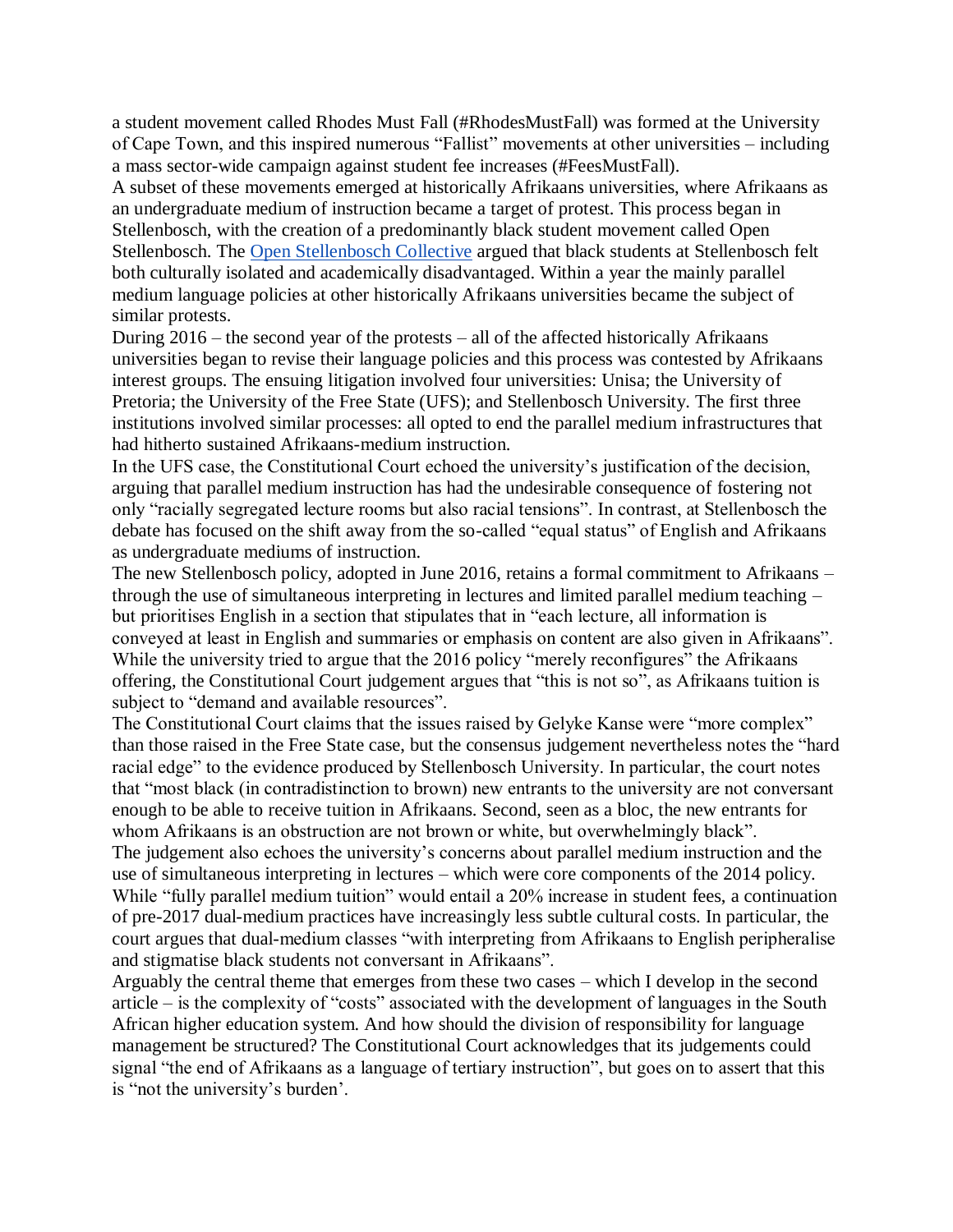A new legal twist (and *twis*, or heated interpersonal conflict) has emerged, following a decision to appoint the author of the recent consensus judgement – Justice Edwin Cameron – as Stellenbosch University's incoming chancellor. [Accusations of interference](https://www.politicsweb.co.za/comment/the-su-gelyke-kanse-and-concourt-controversy) with the constitutional proceedings have been levelled at the vice-chancellor, Professor Wim de Villiers, and – reacting to a formal complaint by DA MP Leon Schreiber – the university has appointed a retired judge to lead an independent investigation. This matter was aired rather dramatically in the Adam Small Theatre on 14 November, during the annual meeting of Convocation. In his address, the vice-chancellor mentioned the investigation, but refused to comment further. The President of Convocation – Jan Heunis SC, who was also the leader of the Gelyke Kanse legal team during the Constitutional Court case – did not hold back. He used his presidential address to berate De Villiers for his alleged "highly irregular" conduct, criticised the conduct of Justice Cameron and argued that the Constitutional Court's judgement was "irredeemably tainted".

Heunis did not, however, have an easy job presenting his argument. A rather sanitised report on the event in *[Die Burger](https://www.netwerk24.com/Nuus/Onderwys/wim-de-villiers-se-kop-geeis-by-us-konvokasie-20191114)* notes that "a group of about five people at the back of the auditorium shouted Heunis down and called him a coward, among other things, for delivering portions of his speech in Afrikaans". What it does not report is that these interjections came from black members, and there were a lot more than five.

What I experienced was palpable tension between the predominantly white and older members of Convocation sitting at the front and the considerable number of black staff and students sitting towards the back of the theatre. When Heunis announced that he would resign – if the vicechancellor and the Chair of Council refused to resign, or if Judge Edwin Cameron is inaugurated as the next US chancellor – the "loud applause" came from the back of the auditorium. I refer to this incident because it serves as a graphical prelude to my discussion of the "costs" involved in the university language debate. The issue of "costs" looms large in the recent Constitutional Court documents and has also featured prominently in the subsequent reactions to the consensus judgement. Living in Stellenbosch, I am sensitive to the emotions that accompany the decline of Afrikaans as a high-level cultural medium. This constitutes an obvious cultural "cost" for those who were previously able to use their "mother tongue" at this level. But highlevel English, Afrikaans *and English-Afrikaans bilingualism* are cultural capital, or the correlates of relative privilege.

Recent critics of the Constitutional Court judgements have tended to downplay the socioeconomic costs of language development, redirecting attention to cultural costs framed in terms of rarefied notions of linguistic diversity. The monetary costs associated with what the Constitutional Court calls "parallelism" are discounted and [one commentator](https://www.netwerk24.com/Stemme/Menings/die-koste-van-die-us-uitspraak-20191015) calls on the Stellenbosch economics department to provide"proper scientific study" of the University's evidence.

I do not, however, believe that the Constitutional Court's "costs" argument reduces to some form of superficial cost-benefit analysis. The two Constitutional Court judgements discussed above fit a pattern that deserves a more systemic explanation: the post-1994 rise and decline of bilingual language planning initiatives at historically Afrikaans universities. **DM**

*Part 2 will show how these two judgements cap a longer-running trend at historically Afrikaans universities.*